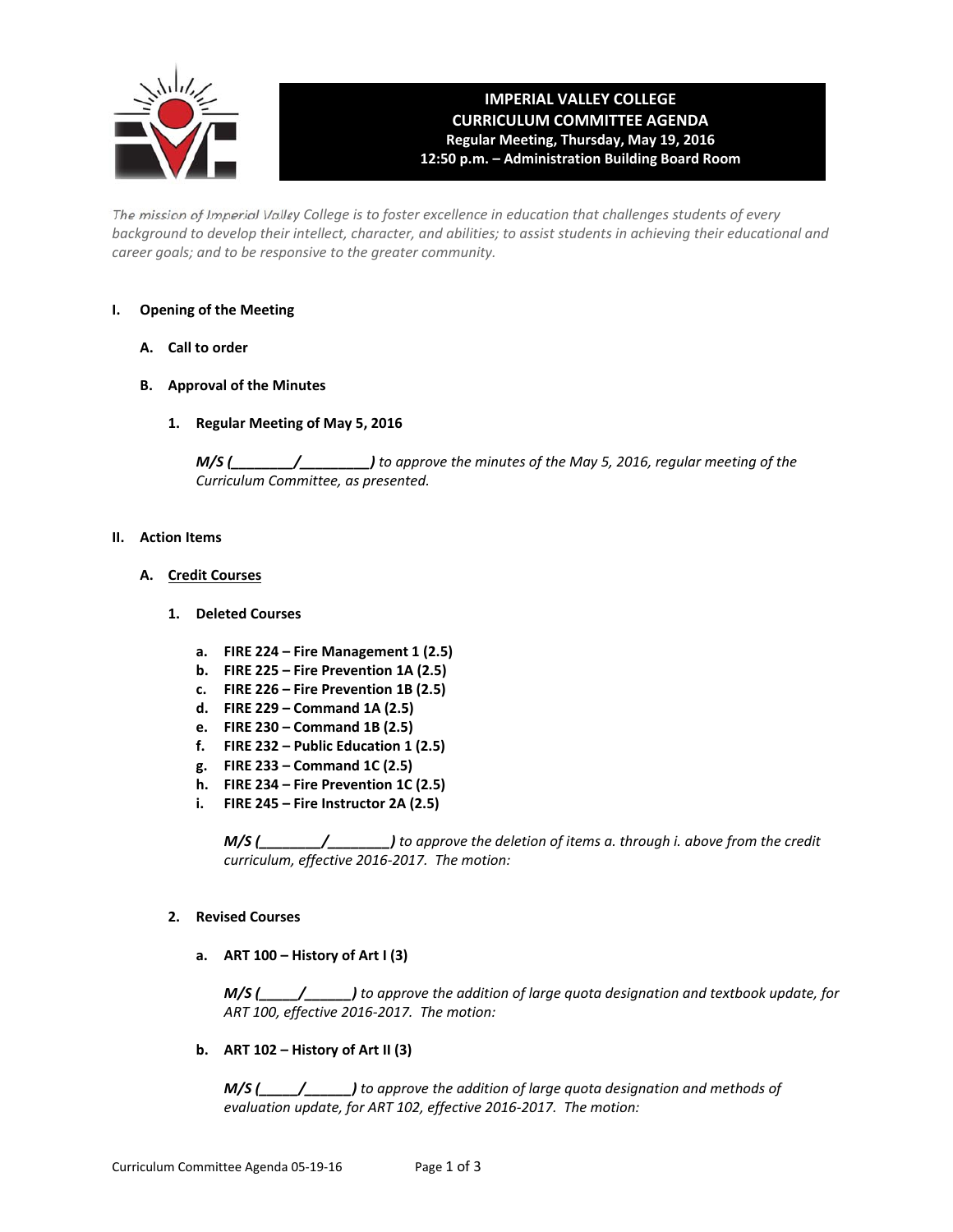**c. ECON 102 – Introduction to Macro Economics (3)**

 *M/S (\_\_\_\_\_/\_\_\_\_\_\_) to approve the textbook update, for ECON 102, effective 2016‐2017. The motion:*

- **d. FIRE 220 – Fire Apparatus Driver/Operator 1A (2.5)**
- **e. FIRE 221 – Fire Apparatus Driver/Operator 1B (2.5)**

 $M/S$  ( $\qquad$  to approve the title update, for FIRE 220 and FIRE 221, effective 2016-2017.  *The motion:*

- **f. GEOG 100 – Physical Geography (3)**
- **g. GEOG 108 – World Regional Geography (3)**
- **h. HIST 100 – Early World History (3)**
- **i. HIST 120 – United States History: Prehistory to Reconstruction (3)**
- **j. HIST 121 – United States History: Reconstruction to the Present (3)**
- **k. PHSC 110 – Physical Science (3)**
- **l. PHIL 100 – Introduction to Philosophy I (3)**
- **m. PHIL 102 – Introduction to Philosophy II (3)**
- **n. PHIL 104 – Ethics (3)**
- **o. PHIL 106 – Logic (3)**
- **p. POLS 100 – Introduction to Political Science (3)**
- **q. POLS 102 – American Government & Politics (3)**
- **r. PSY 101 – Introduction to Psychology (3)**
- **s. PSY 200 – Biological Psychology (3)**
- **t. PSY 204 – Developmental Psychology: Conception to Death (3)**
- **u. PSY 214 – Statistical Methods in Behavioral Sciences (4)**
- **v. SOC 101 – Introduction to Sociology (3)**

 *M/S (\_\_\_\_\_/\_\_\_\_\_\_) to approve the addition of large quota designation for items f. through v. above, effective 2016‐2017. The motion:*

#### **B. Distance Education Courses – Addendum Documentation**

- **a. ECON 101 – Introduction to Micro Economics (3)**
- **b. ECON 102 – Introduction to Macro Economics (3)**

*M/S (\_\_\_\_\_\_\_\_\_/\_\_\_\_\_\_\_\_\_\_) to approve the Distance Education Addendum for ECON 101 and ECON 102, effective 2016‐2017, to provide greater access and allow the inclusion of all modalities of learning, as presented. The motion:*

- **C. Degrees and Certificates** 
	- **1. Revised Degrees and Certificates**
		- **a. Computer Information Systems Degree**
		- **b. Computer Science Degree**
		- **c. Fire Technology Degree and Certificate**
		- **d. General Science Degree**
		- **e. Mathematics for Transfer Degree**
		- **f. Physical Science Degree**
		- **g. Pre‐Engineering Degree**
		- **h. University Studies Degree**

*M/S (\_\_\_\_\_\_\_\_/\_\_\_\_\_\_\_\_) to approve the revision to items a. through h., as indicated in CurricUNET, effective 2016‐2017, as presented. The motion:*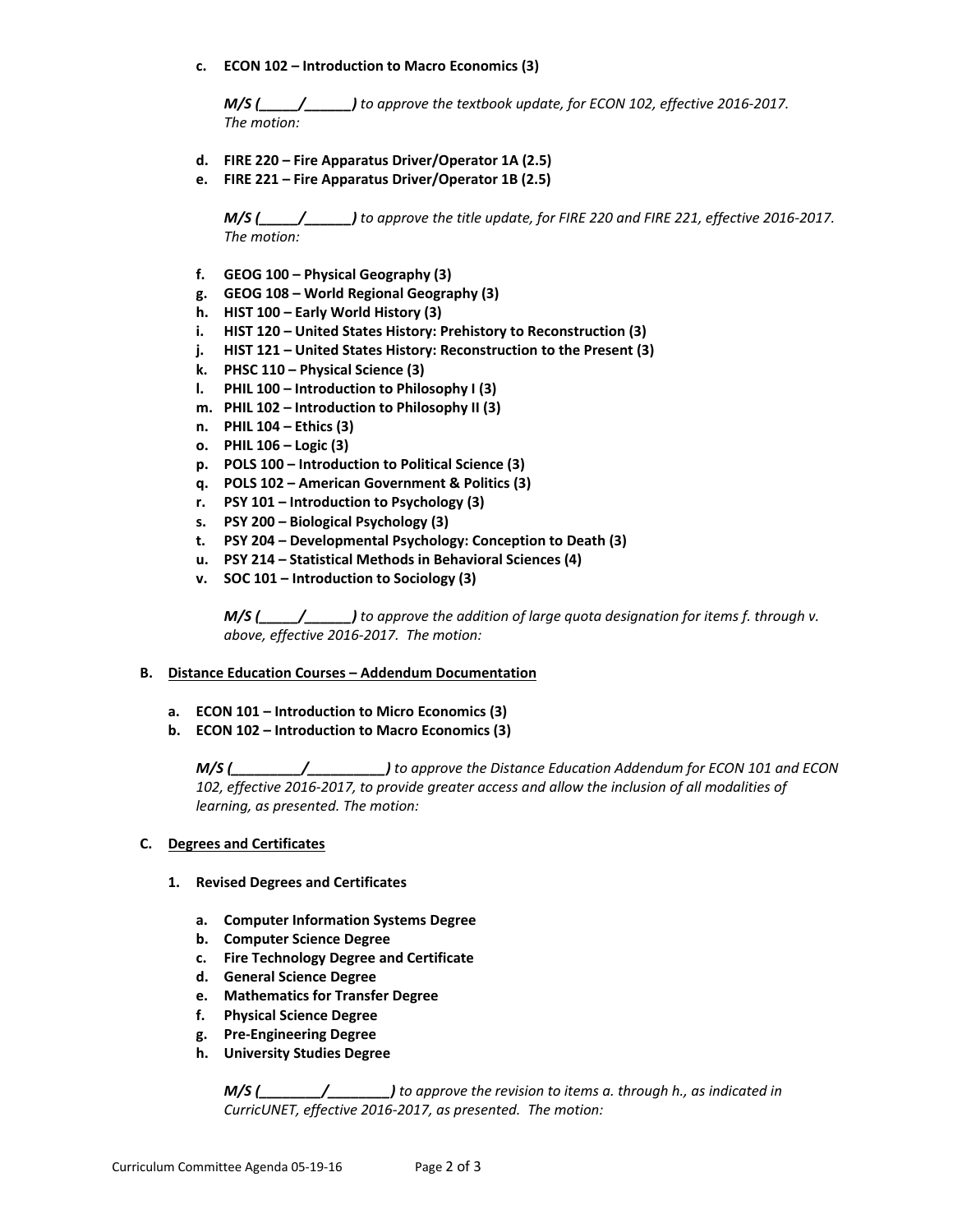CurricUNET Notes:

- Replaces CS 220, 230, and 281 with CS 221, 231, and 281 on Computer Information Systems, Computer Science, General Science, Pre‐Engineering, and University Studies. Unit value change for Computer Science (31 to 27) and Pre‐Engineering (29 to 27).
- Removal of deleted FIRE courses from Fire Technology Degree and Certificate elective section; no change in unit value.
- Unit total revision for Physical Science Degree (40 to 35) and Math for Transfer (21‐23 to 18‐19) for reduction in MATH and PHYS course units.

## **III. Discussion Items**

## **IV. Information Items**

- **1. Multiple Measures Presentation**
- **V. Other Items**
- **VI. Next Regular Meeting: June 2, 2016, 12:50pm in the Board Room**
- **VII. Adjournment**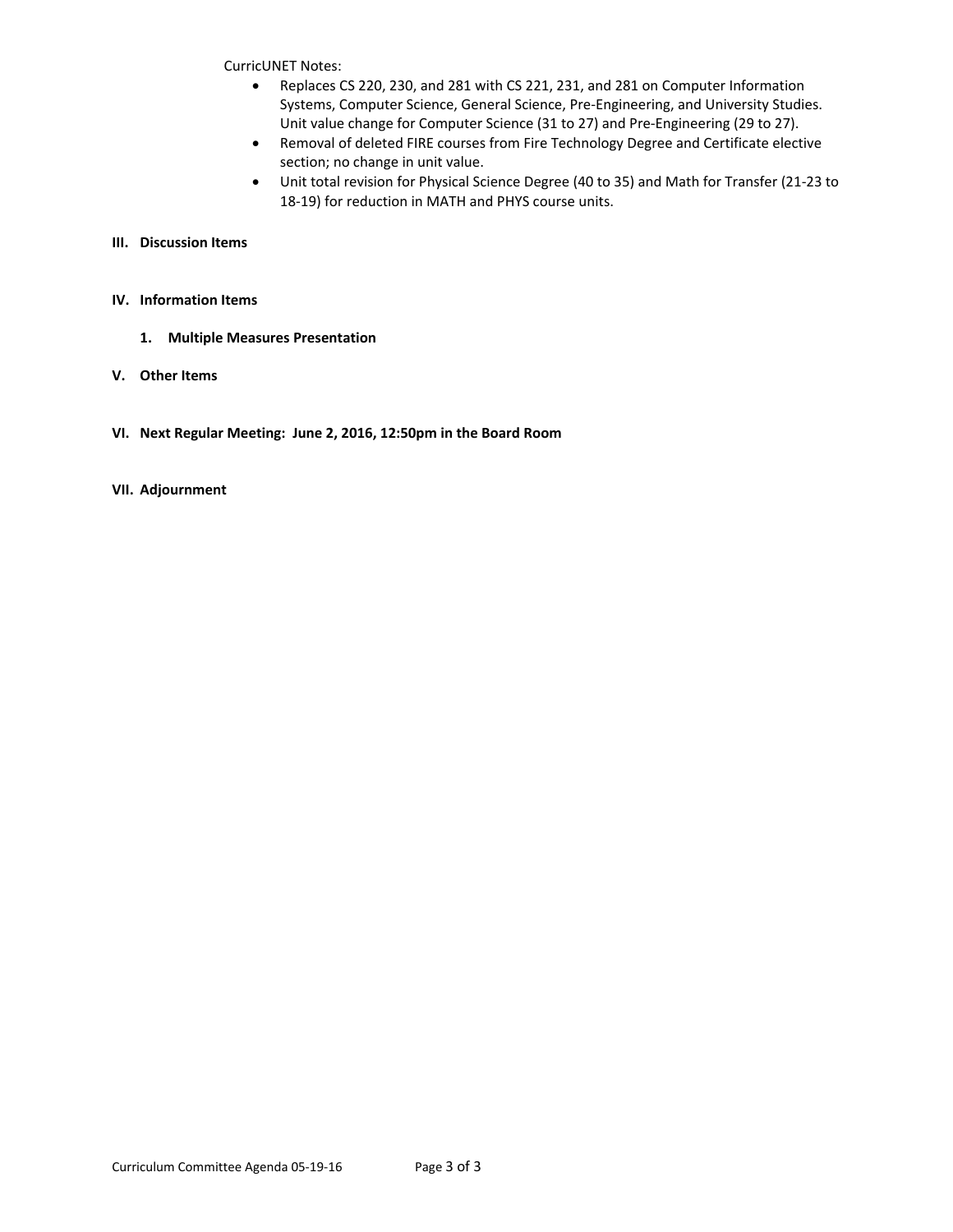| <b>CC Meeting 05-19-16</b><br><b>Banner</b> |                                           |   |                                         |  |  |
|---------------------------------------------|-------------------------------------------|---|-----------------------------------------|--|--|
| <b>ART 100</b>                              | History of Art I                          |   | 3 Large Quota and Textbooks             |  |  |
| <b>ART 102</b>                              | History of Art II                         |   | 3 Large Quota and Methods of Evaluation |  |  |
| <b>ECON 101</b>                             | <b>Introduction to Micro Economics</b>    |   | 3 DE Addendum                           |  |  |
| <b>ECON 102</b>                             | Introduction to Macro Economics           |   | 3 DE Addendum and textbook update       |  |  |
| <b>FIRE 220</b>                             | Fire Apparatus Driver/Operator 1A         |   | 2.5 Title Change                        |  |  |
| <b>FIRE 221</b>                             | Fire Apparatus Driver/Operator 1B         |   | 2.5 Title Change                        |  |  |
| <b>FIRE 224</b>                             | Fire Management 1                         |   | 2.5 Course DELETION                     |  |  |
| <b>FIRE 225</b>                             | Fire Prevention 1A                        |   | 2.5 Course DELETION                     |  |  |
| <b>FIRE 226</b>                             | Fire Prevention 1B                        |   | 2.5 Course DELETION                     |  |  |
| <b>FIRE 229</b>                             | Command 1A                                |   | 2.5 Course DELETION                     |  |  |
| <b>FIRE 230</b>                             | Command 1B                                |   | 2.5 Course DELETION                     |  |  |
| <b>FIRE 232</b>                             | <b>Public Education 1</b>                 |   | 2.5 Course DELETION                     |  |  |
| <b>FIRE 233</b>                             | Command 1C                                |   | 2.5 Course DELETION                     |  |  |
| <b>FIRE 234</b>                             | Fire Prevention 1C                        |   | 2.5 Course DELETION                     |  |  |
| <b>FIRE 245</b>                             | Fire Instructor 2A                        |   | 2.5 Course DELETION                     |  |  |
| <b>GEOG 100</b>                             | Physical Geography                        |   | 3 Large Quota designation               |  |  |
| <b>GEOG 108</b>                             | World Regional Geography                  |   | 3 Large Quota designation               |  |  |
| <b>HIST 100</b>                             | Early World History                       |   | 3 Large Quota designation               |  |  |
| <b>HIST 120</b>                             | United States History: Prehistory to      |   |                                         |  |  |
|                                             | Reconstruction                            |   | 3 Large Quota designation               |  |  |
| <b>HIST 121</b>                             | United States History: Reconstruction to  |   |                                         |  |  |
|                                             | the Present                               |   | 3 Large Quota designation               |  |  |
| <b>PHSC 110</b>                             | <b>Physical Science</b>                   |   | Large Quota designation                 |  |  |
| <b>PHIL 100</b>                             | Introduction to Philosophy                | 3 | Large Quota designation                 |  |  |
| <b>PHIL 102</b>                             | Introduction to Philosophy II             |   | Large Quota designation                 |  |  |
| <b>PHIL 104</b>                             | <b>Ethics</b>                             |   | Large Quota designation                 |  |  |
| <b>PHIL 106</b>                             | Logic                                     |   | Large Quota designation                 |  |  |
| <b>POLS 100</b>                             | Introduction to Political Science         | 3 | Large Quota designation                 |  |  |
| <b>POLS 102</b>                             | <b>American Government &amp; Politics</b> |   | Large Quota designation                 |  |  |
| <b>PSY 101</b>                              | Introduction to Psychology                | 3 | Large Quota designation                 |  |  |
| <b>PSY 200</b>                              | <b>Biological Psychology</b>              |   | 3 Large Quota designation               |  |  |
| <b>PSY 204</b>                              | Developmental Psychology: Conception      |   |                                         |  |  |
|                                             | to Death                                  |   | 3 Large Quota designation               |  |  |
| <b>PSY 214</b>                              | <b>Statistical Methods in Behavioral</b>  |   |                                         |  |  |
|                                             | <b>Sciences</b>                           |   | 4 Large Quota designation               |  |  |
| SOC 101                                     | Introduction to Sociology                 |   | 3 Large Quota designation               |  |  |

| <b>PROGRAMS</b>                     |                                                        |  |  |  |  |  |
|-------------------------------------|--------------------------------------------------------|--|--|--|--|--|
| COMPUTER INFORMATION SYSTEMS - A.S. | To replace CS 220 with CS 221                          |  |  |  |  |  |
| <b>COMPUTER SCIENCE</b>             | To replace CS 230 and 280 with CS 231 and 281; unit    |  |  |  |  |  |
|                                     | value from 31 to 27                                    |  |  |  |  |  |
| <b>IFIRE TECHNOLOGY - A.S.</b>      | To remove deleted courses (elective section)           |  |  |  |  |  |
| IFIRE TECHNOLOGY - CERT             | To remove deleted courses (elective section)           |  |  |  |  |  |
| <b>I</b> GENERAL SCIENCE            | To replace CS 220 with CS 221                          |  |  |  |  |  |
| <b>IMATHEMATICS FOR TRANSFER</b>    | To replace CS 220 and 230 with 221 and 281; unit value |  |  |  |  |  |
|                                     | from 21-23 to 18-19                                    |  |  |  |  |  |
| <b>PHYSICAL SCIENCE</b>             | To revise unit value from 40 to 35                     |  |  |  |  |  |
| <b>IPRE-ENGINEERING - A.S.</b>      | To replace CS 220 with CS 221; unit value change from  |  |  |  |  |  |
|                                     | 29 to 27                                               |  |  |  |  |  |
| IUNIVERSITY STUDIES - A.A.          | To replace CS courses                                  |  |  |  |  |  |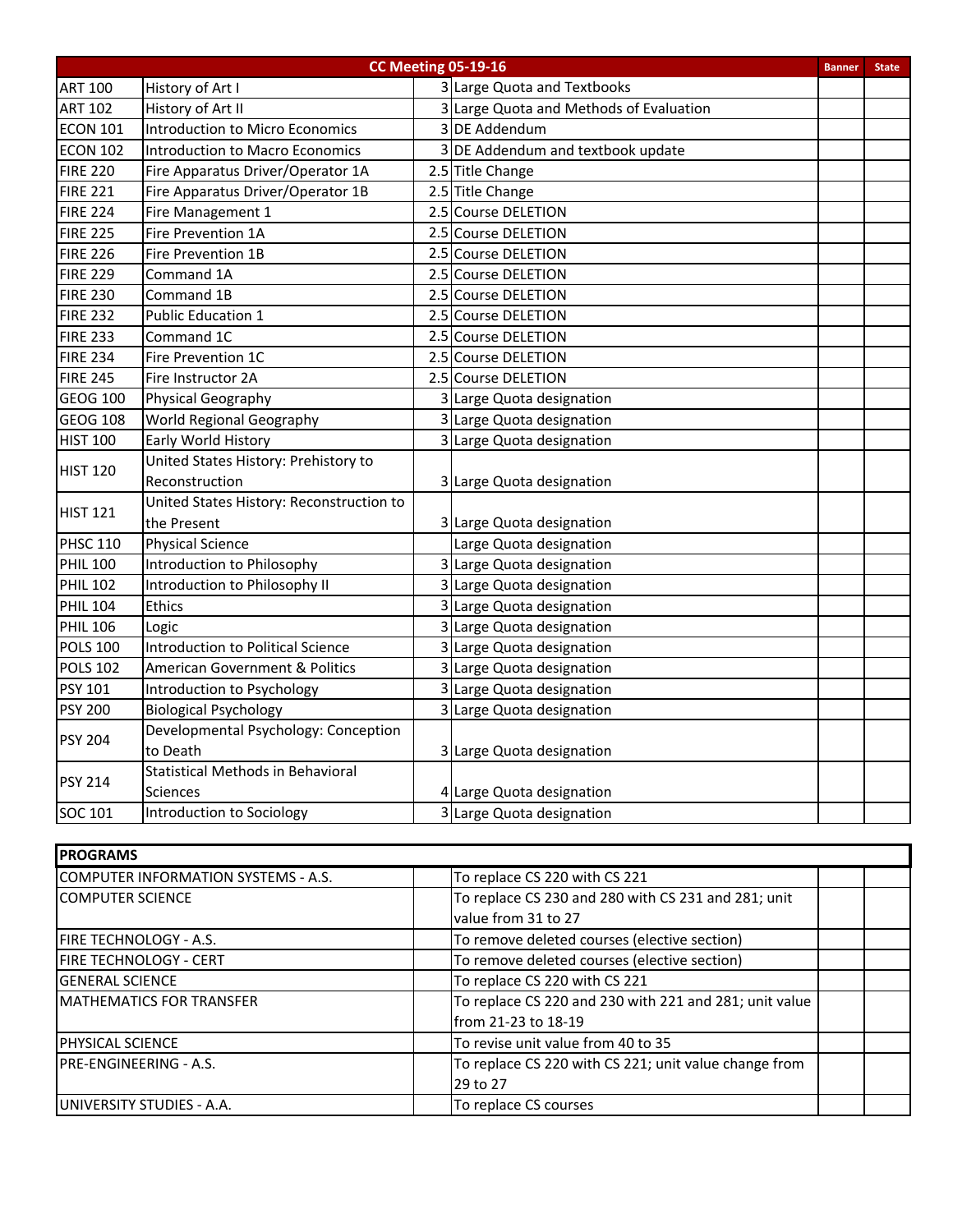

# **IMPERIAL VALLEY COLLEGE CURRICULUM COMMITTEE MINUTES (Unadopted) Regular Meeting, Thursday, May 5, 2016 12:50 p.m. –Board Room**

**Present:** │ ⊠Nicholas Akinkuoye │ ⊠Craig Blek │ ⊠Tina Aguirre │ □David Drury ☐Kathleen Dorantes ☐Gaylla Finnell Daniel Gilison Carol Hegarty ☐Allyn Leon ☐Jose Lopez ☐Norma Nava Trinidad Argüelles Frank Rapp Jose Ruiz ☐Sydney Rice ☐Veronica Soto  $\boxtimes$ Kevin White  $\Box$ Cathy Zazueta  $\Box$ ASG Representative Jose Gutierrez **Consultants:**  $\boxed{\Box}$ Ted Cesar  $\boxed{\Box}$ Becky Green  $\boxed{\Box}$ Gloria Hoisington  $\boxed{\Box}$ Ashok Naimpally ☐David Zielinski ☐Jill Nelipovich ☐Norma Nunez Efrain Silva **Ex‐officio** ☐Michael Heumann **Visitors:** Daniel Ortiz | Mary Jo Wainwright **Recorder:** Dixie Krimm

# **I. Opening of the Meeting**

## **A. Call to order**

Frank Rapp called the regular meeting of the Imperial Valley College Curriculum Committee to order at 1:02 pm on Thursday, May 5, 2016.

# **B. Approval of the Minutes**

# **1. Regular Meeting of April 21, 2016**

*M/S/C (Gilison/White) to approve the minutes of the April 21, 2016, regular meeting of the Curriculum Committee, as presented.* 

#### **II. Action Items**

# **A. Credit Courses**

- **1. Revised Courses**
	- **a. MUS 220 – Intermediate Harmony I (3)**

 *M/S (Hegarty/Blek) to approve the update to objectives, content, and prerequisite for MUS 220, effective 2016‐2017. The motion carried.*

## **B. Catalog Textual Items**

**1. Additional Associate Degrees and Certificates (New, p. 46)**

 *M/S (Aguirre/Blek) to approve the addition of the Additional Associate Degrees and Certificates*  statement to the 2016-2017 catalog page 46, effective 2016-2017, as presented. The motion carried.

**2. Admissions and Registration (2015‐2016 Catalog, pp. 12, 14, 15, 16, 20, 34, 36, and 41)**

*M/S (Gilison/Blek) to approve the revision to the Admissions and Registration catalog statements* (2015-2016 Catalog, pp. 12, 14, 15, 16, 20, 34, 36, and 41), effective 2016-2017, as presented. *The motion carried.*